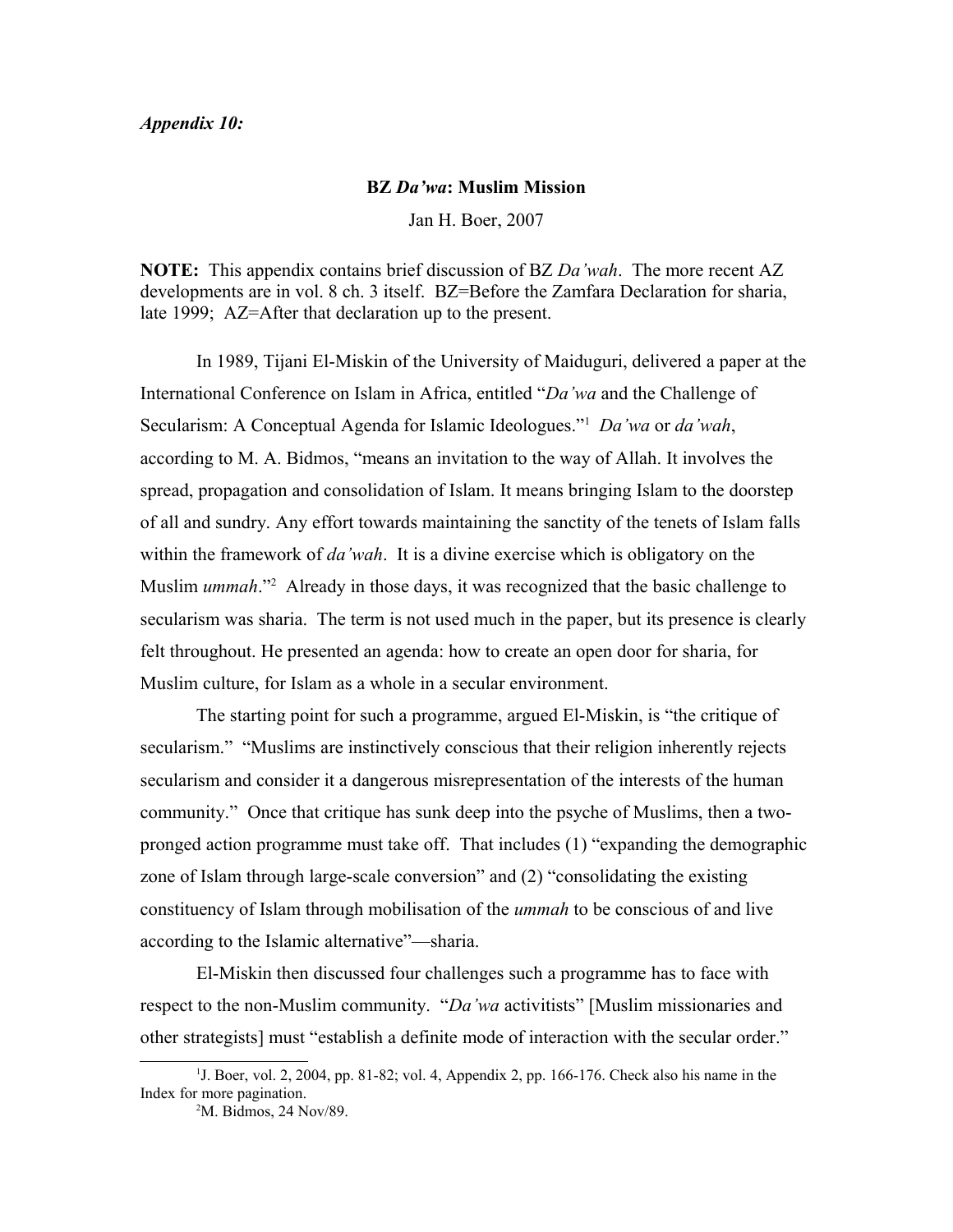That is to say, they "must have the long-term vision of establishing and promoting a political model that is in consonance with Muslim aspirations." And this must be done in view of "the specific local conditions and dictated by circumstances." The eventual models developed will "differ from place to place." In other words, no universal "cookycutter" models.

The second political challenge is to establish the machinery for the "actualisation of the [above] model." The third is to "establish enlightenment procedures of the way in which the institutions of non-Muslims will benefit from the new political model." In other words, find ways of effectively recommending the Muslim way to the general public. Still another challenge is to attempt to create Islamic alternatives to fit the reigning political model not only but other cultural institutions as well. When diasters strike, the Muslim community must learn to be prepared to jump in, the same way Christian and secular institutions do. El-Miskin is especially strong in emphasizing the need to get involved in technology and break the monopoly of the West "so as to free the Muslim world" from its own backwardness. This is really the challenge of the entire secular culture that is being exported globally. $3$ 

Western thinkers who feel the most comfortable when they can isolate things in different boxes, may wonder in what box this programme fits. Political? But it has a religious smell to it. And then there are the references to technology and culture. They could end up scratching their heads and might wish that Muslims would think a little more systematically. To El-Miskin and fellow believers, this is all part of their allencompassing religious approach to life.

Muhib Opeloye in his lecture to the 1989 multi-faith conference convened by Jacob Olupona at the Obafemi Awolowo University, was an advocate of a dynamic approach to the sources of Islam as explained further down in this chapter. This tends to lead to moderation in inter-religious relationships. Given the obligation of *da'wah*, he was not ready to ban proselytization, but it "should be pursued with caution." He advocated that

*it should be done without offending the adherents of other religions. Qur'an 6:108 specifically admonishes believers to avoid reviling the deities of* 

<span id="page-1-0"></span><sup>3</sup>T. El-Miskin, 1989, pp. 7-12.